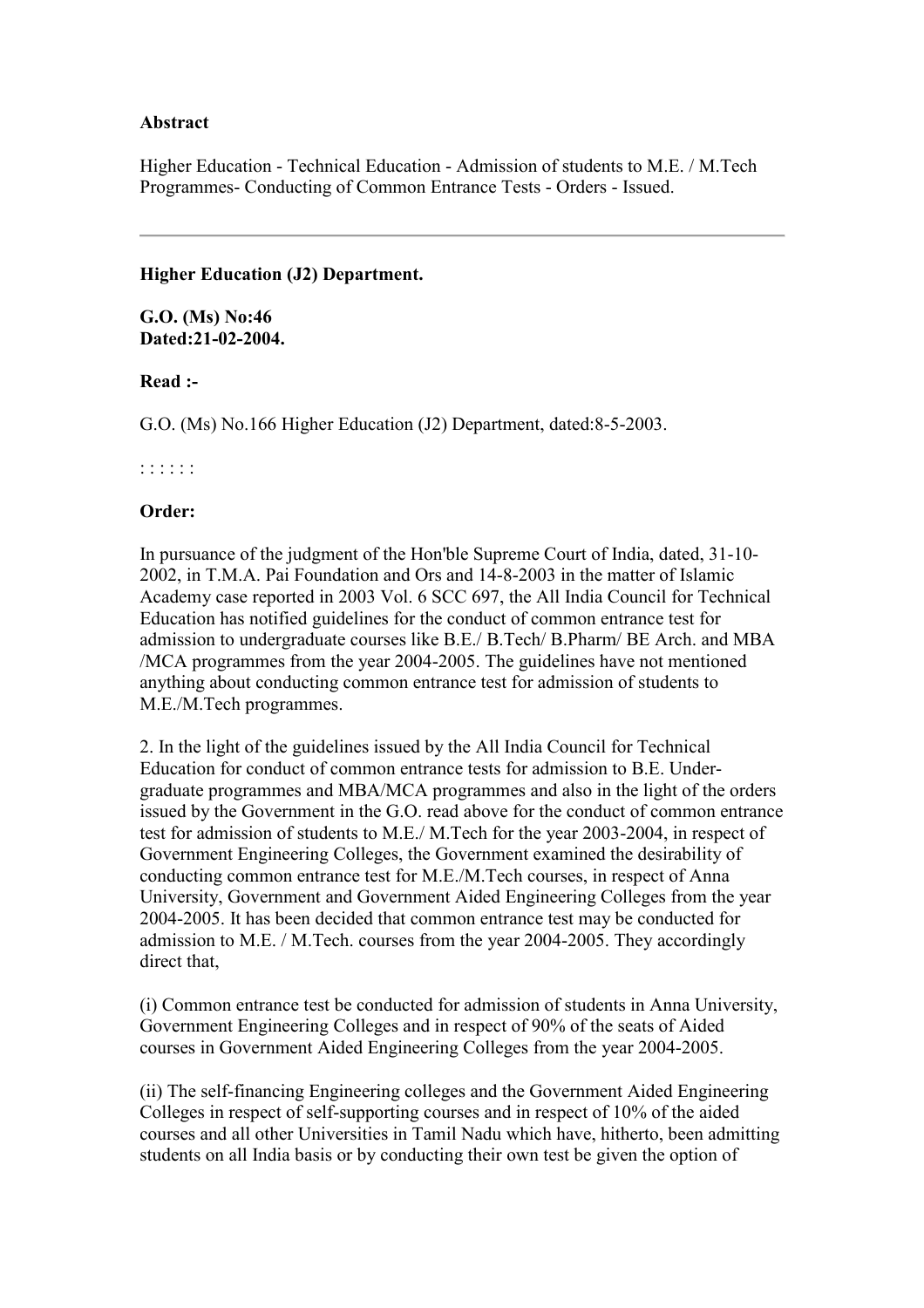admitting the students who have appeared for the State common entrance test based on the marks obtained by them in the test.

(iii) After the common entrance test, Single Window Counselling be conducted for admitting the students in the Anna University, Government Engineering Colleges and in respect of 90% of the seats in aided courses in Government aided Engineering colleges. The self-financing Engineering Colleges and Government Aided Engineering Colleges in respect of self-supporting courses and also 10% of the aided courses, may also join the Single Window Counselling, if they are willing.

(iv) The Anna University be nominated as the Agency of the Government for conducting the common entrance test and also the single window counselling.

(v) The various committees, constituted for Tamilnadu Professional Courses Entrance Examinations (TNPCEE) and for Tamil Nadu Engineering Admissions (TNEA) be entrusted with the matters relating to the conduct of common entrance test and also single window counselling for M.E/M.Tech.

(vi) The agency mentioned at clause (iv) above, be permitted to fix the application fee etc. for Common Entrance Test and Single Window Counselling. The agency be permitted to utilise the funds generated through Common Entrance Test/Single Window Counselling towards the cost of test and counselling and the remaining funds be credited to the Government account. The facilities / equipments already created for Tamil Nadu Professional Courses Entrance Examination (TNPCEE) / Tamil Nadu Engineering Admissions (TNEA) be utilised for this common entrance tests/single window counselling.

3. The orders issued in para 2 above will come into effect from the academic year 2004-2005. The Director of Technical Education / Registrar, Anna University are requested to take necessary further action in this regard.

( By order of the Governor)

# **K. Gnanadesikan Secretary to Government.**

To

The Director of Technical Education, Chennai-25.

The Registrar, Anna University, Chennai-25.

The Registrars of all Universities of Tamil Nadu.

The Chairman / Chairperson of all the unaided Professional Colleges, through The Director of Technical Education, Chennai-25,

Copy to: